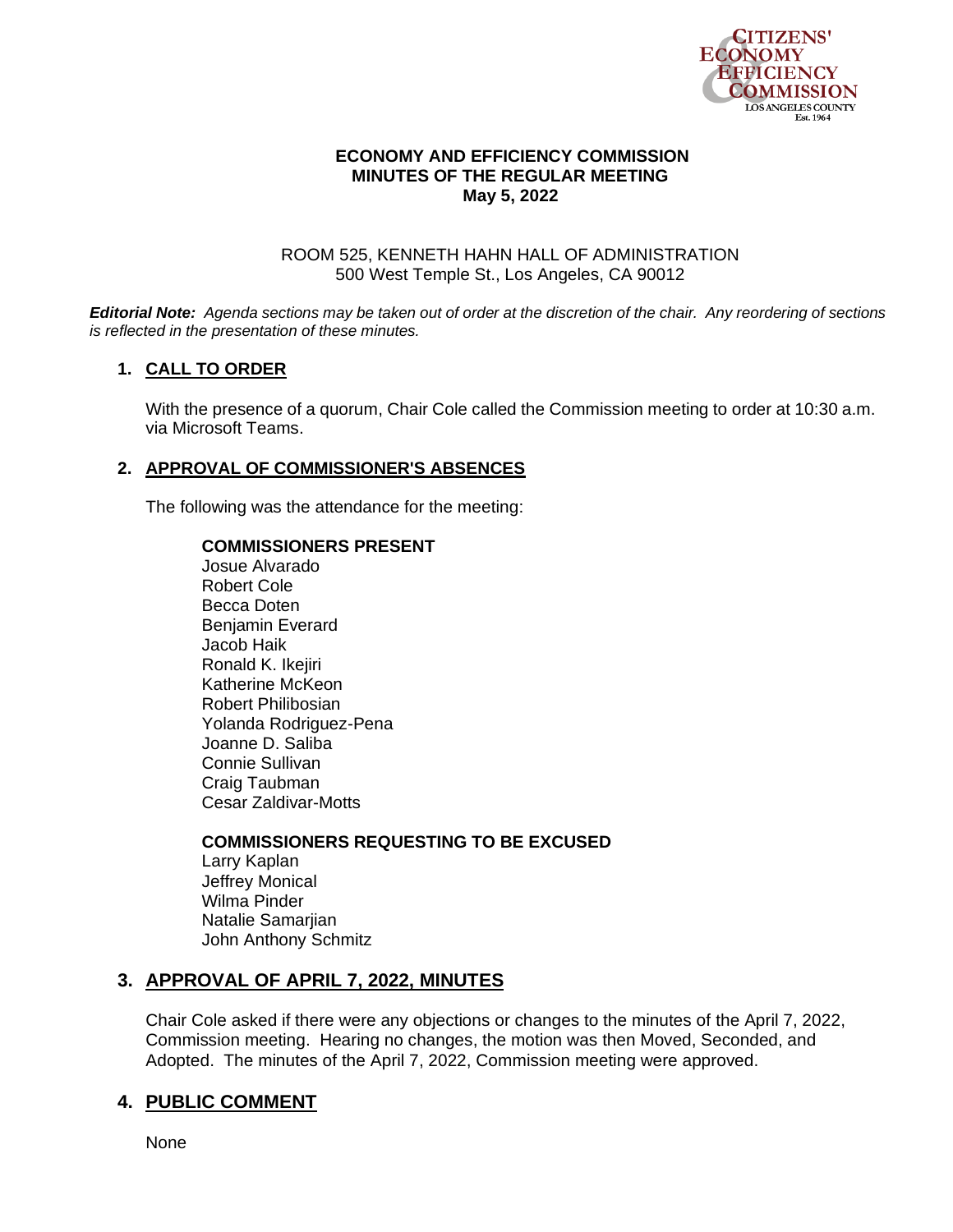

# **5. REPORTS**

.

### **i. CCJCC**

Commissioner Sullivan reported that there was a presentation on L.A. vs. HATE given by the Executive Director of the Commission on Human Relations, Mr. Robin Toma. She reported that Mr. Toma summarized the County's community-driven approach to unite against, report, and resist hate.

Commissioner Sullivan also reported there was a presentation on Workforce Development Services given by the Executive Director of Economic & Workforce Development, Kelly LoBianco. She reported that Ms. Lobianco summarized workforce development services and the ongoing efforts to connect justice-involved populations with employment opportunities.

She reported that the next CCJCC meeting will be held on June 8, 2022.

### **ii. TASK FORCE PROJECT REPORTS**

Commissioner Saliba stated that the Hybrid Work task force had its first meeting on Monday, April 25, 2022. She reported that Executive Director Eng facilitated the scope development of the study. She reported that Magali will be presenting her findings to the taskforce before ending her internship with the Commission. She reported that the next task force meeting will be held on Tuesday, May 17, 2022.

Executive Director Eng reported there are no status update with the Worker's Compensation and Video Arraignment task forces but within the next few weeks, the two taskforces will be meeting separately via MS Teams to clarify the scope of work for each study.

Below are the members of the taskforces for each study:

#### **Worker's Compensation Taskforce**:

Commissioner Sullivan, 4<sup>th</sup> District, Taskforce Chair Commissioner Schmitz, 1<sup>st</sup> District Commissioner Rodriguez-Pena, 1<sup>st</sup> District Commissioner Cole, 2nd District Commissioner Alvarado, 4<sup>th</sup> District Commissioner Motts, 4<sup>th</sup> District

#### **Hybrid Work 2.0 Taskforce**:

Commissioner Saliba, CGJ, Chair Commissioner Schmitz, 1<sup>st</sup> District Commissioner Pinder, 2nd District Commissioner Ikejiri, 2nd District Commissioner Kaplan, 3rd District Commissioner Haik, 4<sup>th</sup> District EEC Intern Magali Seymour

#### **Assessing Video Arraignment Taskforce**:

Commissioner Saliba, CGJ, Chair